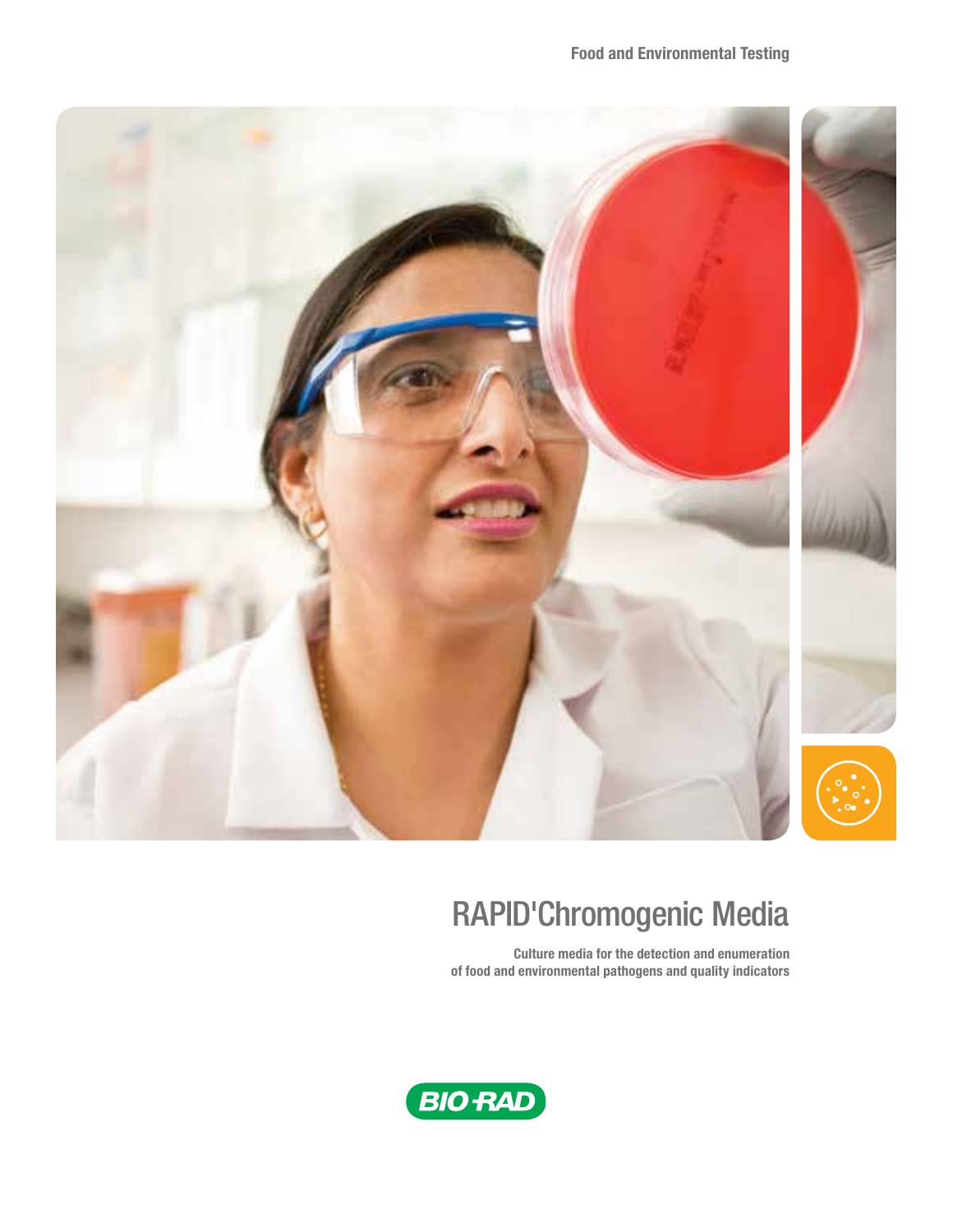# RAPID'Chromogenic Media Technology and Applications

RAPID'Chromogenic Media are a complete range of highly selective chromogenic media designed to detect and enumerate a variety of microorganisms in food and environmental samples. They offer economical, labor-saving protocols and provide a shorter time to results than classical methods. In addition, the combination of the selected chromogenic mixture and high-quality raw material allows a high level of contrast, high selectivity, and high sensitivity, making the plates easy to read.

| AL (Agar Listeria according to Ottaviani and Agosti) |                                                                                                                                                                            |                                |                                                                                 |        |                                            |                                                                    |
|------------------------------------------------------|----------------------------------------------------------------------------------------------------------------------------------------------------------------------------|--------------------------------|---------------------------------------------------------------------------------|--------|--------------------------------------------|--------------------------------------------------------------------|
|                                                      | Applications<br>Detection of L. monocytogenes<br>and Listeria spp.<br>Enumeration of L. monocytogenes                                                                      |                                |                                                                                 |        |                                            |                                                                    |
|                                                      | Approved for ISO 11290-1 and 11290-2<br>protocols                                                                                                                          | <b>Enzymatic Activity</b>      | monocytogenes                                                                   |        | Listeria<br>spp.                           | Non-Listeria                                                       |
|                                                      | Recommended in FDA BAM Chapter 10<br>Approved for MFLP-74 protocol                                                                                                         | PI-PLC detection               | $^{+}$                                                                          |        | $\overline{\phantom{0}}$                   |                                                                    |
|                                                      |                                                                                                                                                                            | $\beta$ -D-Glucosidase         | $\begin{array}{c} + \end{array}$                                                |        | $^{+}$                                     |                                                                    |
| RAPID'B.cereus                                       |                                                                                                                                                                            |                                |                                                                                 |        |                                            |                                                                    |
|                                                      | Applications<br>Enumeration of the Bacillus<br>cereus group                                                                                                                |                                |                                                                                 |        |                                            |                                                                    |
|                                                      | • Clear enumeration of the sensitive<br><b>B.</b> cytotoxicus<br>• No confirmation required                                                                                | <b>Enzymatic Activity</b>      | <b>B.</b> cereus<br>(i.e.,<br><b>B.</b> cereus<br>sensu stricto) B. cytotoxicus |        | <b>B.</b> cereus<br>(i.e.,<br>B. mycoïdes) | Atypical<br><b>B.</b> cereus<br>(i.e.,<br><b>B.</b> thuringiensis) |
|                                                      | Inhibition of background flora on<br>٠<br>raw matrices                                                                                                                     | Chromogenic<br>substrate       | $^{+}$                                                                          | $^{+}$ | $^{+}$                                     | $^{+}$                                                             |
|                                                      |                                                                                                                                                                            | Phospholipase                  | $^{+}$                                                                          | $^{+}$ | $^{+}$                                     |                                                                    |
| RAPID'Campylobacter                                  |                                                                                                                                                                            |                                |                                                                                 |        |                                            |                                                                    |
|                                                      | Applications<br>Detection of Campylobacter spp.<br>٠<br>Enumeration of Campylobacter spp.<br>٠<br>Approved as second media in<br>$\blacksquare$<br>ISO/TS 10272-1 protocol | <b>Enzymatic Activity</b>      | Thermophilic<br>Campylobacter spp.                                              |        |                                            |                                                                    |
|                                                      | Inhibition of competing organisms                                                                                                                                          | Chromogenic<br>substrate       | $^{+}$                                                                          |        |                                            |                                                                    |
| <b>RAPID'E.coli 2</b>                                |                                                                                                                                                                            |                                |                                                                                 |        |                                            |                                                                    |
|                                                      | Applications<br>Enumeration of E. coli<br>×.<br>Enumeration of other coliforms<br>٠<br>Differentiation by color, not gas<br>٠                                              |                                |                                                                                 |        |                                            |                                                                    |
|                                                      | formation<br>Can be incorporated into a hygiene<br>٠                                                                                                                       | <b>Enzymatic Activity</b>      | E. coli                                                                         |        | Other coliforms                            | Non-coliforms                                                      |
|                                                      | monitoring program                                                                                                                                                         | Glucuronidase<br>Galactosidase | $\begin{array}{c} + \end{array}$<br>$^{+}$                                      |        | $^{+}$                                     | -                                                                  |
|                                                      |                                                                                                                                                                            |                                |                                                                                 |        |                                            |                                                                    |
| RAPID'E.coli 0157:H7                                 |                                                                                                                                                                            |                                |                                                                                 |        |                                            |                                                                    |
|                                                      | Applications<br>Detection of E. coli O157:H7<br>٠<br>Approved as second media in                                                                                           |                                |                                                                                 |        |                                            |                                                                    |
|                                                      | ISO 16654 protocol<br>Confirmation of iQ-Check E. coli                                                                                                                     | <b>Enzymatic Activity</b>      | E. coli 0157:H7                                                                 |        | Other E. coli                              | Other bacteria                                                     |
|                                                      | O157:H7 real-time PCR results<br>Detection of rare sorbitol-positive                                                                                                       | Glucuronidase                  | $\overbrace{\phantom{12322111}}$                                                |        | $^{+}$                                     | $\overline{\phantom{0}}$                                           |

Galactosidase + + + – – Sorbitol –  $+$  +/–

strains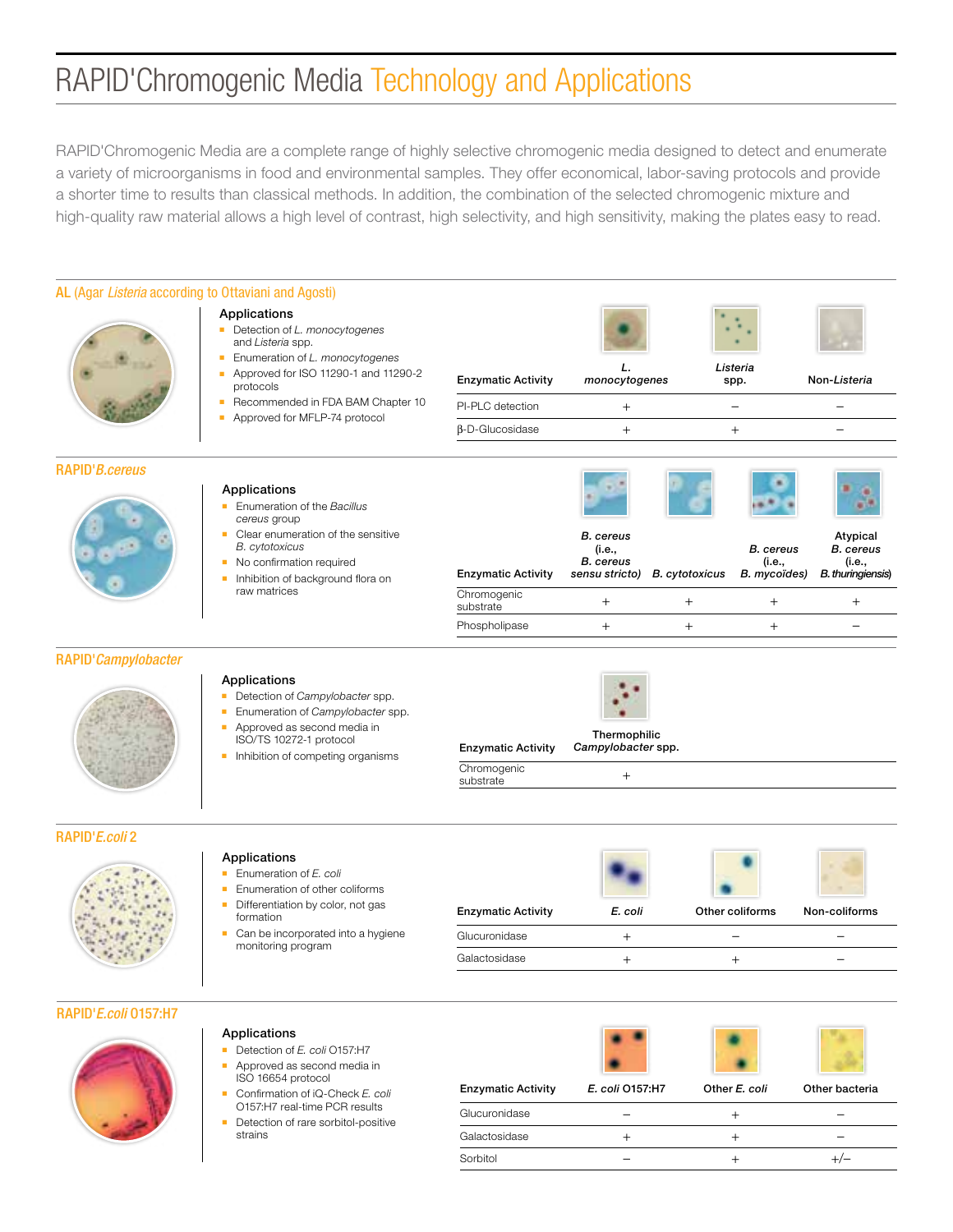# RAPID'*Enterobacteriaceae*

Applications

method

Applications

■ Enumeration of *Enterobacteriaceae* ■ Differentiation of colonies by size ■ Surface inoculation or pour plate

■ Can be incorporated into a hygiene

Lan be part of an environmental **Enzymatic Activity**<br>monitoring program

monitoring program

■ Detection of *Listeria* spp. ■ Confirmation of iQ-Check *Listeria*  spp. real-time PCR results ■ Can be part of an environmental

# RAPID'*Listeria* spp.

| RAPID' <i>L.mono</i>    |                                                                                                                                                              |                           |               |                  |                    |            |
|-------------------------|--------------------------------------------------------------------------------------------------------------------------------------------------------------|---------------------------|---------------|------------------|--------------------|------------|
|                         | Applications<br>Enumeration of L. monocytogenes<br>Detection of L. monocytogenes<br>and Listeria spp.<br>Approved as second media in<br>ISO 11290-1 protocol | <b>Enzymatic Activity</b> | monocytogenes | ivanovii         | innocua            | welshimeri |
|                         | Recommended in FDA BAM Chapter 10<br>٠                                                                                                                       | PI-PLC detection          | $^{+}$        | $^{+}$           |                    |            |
|                         | Approved for MFHPB-30 and<br>MFLP-74 protocols                                                                                                               | Xylose fermentation       |               | $^{+}$           |                    |            |
|                         | Confirmation of iQ-Check Listeria<br>×<br>monocytogenes II real-time PCR results                                                                             |                           |               |                  |                    |            |
| RAPID' <i>Sakazakii</i> |                                                                                                                                                              |                           |               |                  |                    |            |
|                         | Applications<br>Detection of Cronobacter spp.<br>Approved for ISO/TS 22964:2006<br>protocol                                                                  |                           |               |                  | Other              |            |
|                         | Confirmation of iQ-Check Cronobacter<br>spp. real-time PCR results                                                                                           | <b>Enzymatic Activity</b> |               | Cronobacter spp. | Enterobacteriaceae |            |

### RAPID'*Salmonella*

#### Applications

- Detection of *Salmonella* spp.
- Single 24 hr enrichment protocol
- without subculturing ■ Approved as second media in ISO 6579
- protocol ■ Confirmation of iQ-Check *Salmonella* II real-time PCR results

| <b>Enzymatic Activity</b> | Salmonella<br>spp. | Other<br>Enterobacteriaceae | Proteus<br>spp. |
|---------------------------|--------------------|-----------------------------|-----------------|
| C8 esterase               |                    |                             |                 |
| $\beta$ -D-Glucosidase    |                    |                             |                 |

α-D-Glucosidase + –

## RAPID'*Staph*

|  | Applications |
|--|--------------|
|--|--------------|

- Enumeration of coagulasepositive Staphylococci
- Final result in 24 hr

| <b>Enzymatic Activity</b>     | Staphylococcus<br>coagulase-positive | Staphylococcus<br>coagulase-negative |  |
|-------------------------------|--------------------------------------|--------------------------------------|--|
| Potassium tellurite reduction |                                      |                                      |  |
| Egg yolk proteolysis          |                                      |                                      |  |





Enzymatic Activity *Enterobacteriaceae*

*Listeria* spp.

β-D-Glucosidase +

*Enterobacteriaceae*

Glucose fermentation  $+$